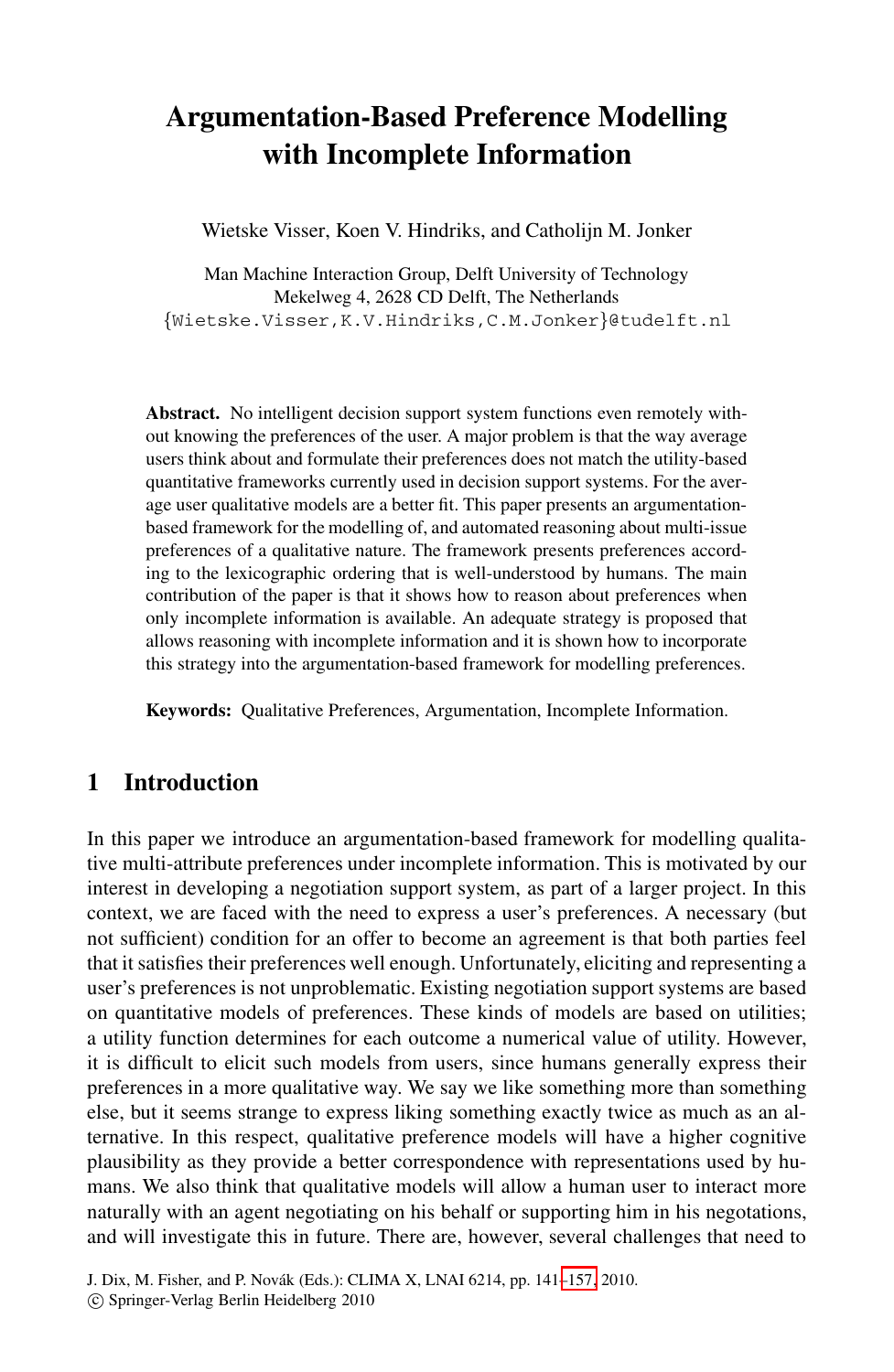be met before qualitative models can be usefully applied. Doyle and Thomason [8] provide an overview including among others the challenge to deal with partial information (information-limited rationality) and, more generally, the challenge to formalize various reasoning-related tasks (knowledge representation, reasons, and preference revision).

For any real-life application it is important to be able to handle multi-issue preferences. It is a natural approach to derive object preferences from general preferences over properties or attributes. For example, it is quite natural to sa[y th](#page-16-1)at you prefer one house over another because it is bigger and generally you prefer larger houses over smaller ones. This might still be so if the first house is more expensive and you generally prefer cheaper options. So there is an interplay [bet](#page-16-2)[w](#page-16-3)[ee](#page-16-4)[n](#page-16-5) [att](#page-16-6)ributes and the preferences a user holds over them in determining object preferences. This means that object preferences can be quite complex. One approach to obtain preferences about objects is to start with a set of properties of these objects and derive preferences from a ranking of these properties that indicates the relative importance or priority of each of these properties. This approach to obtain preferences is typical in multi-attribute decision theory [12], a quantitative theory that derives object preferences from utility values assigned to outcomes which are derived from numeric weights associated with properties or attributes of objects. Several qualitative approaches have also been proposed [3,5,6,7,13].

A user's preferences and knowledge about the world may also be incomplete, in[c](#page-16-7)onsistent or changing. For example, a user may lack some information regarding the objects he has to choose between, or he might have contradictory information from different sources. Preferences may change for various reasons, e.g. new information becoming available, experience, changing goals, or interaction with persuasive others. For now, we focus on the situation in which information about objects is not complete, but will address other types of i[ncom](#page-16-8)pleteness, inconsistency and change in future.

The approach we take is based on argumentation. In recent years, argumentation has evolved to be a core study within artificial intelligence and has been applied in a range of different topics [2]. We incorporate some of the ideas introduced in existing qualitative approaches but also go beyond these approaches by introducing a framework that is able to reason about preferences also when only incomplete information is available. Because of its non-monotonic nature, argumentation is useful for handling inconsistent and incomplete information. Although a lot of work has been done on argumentationbased negotiation (for a comprehensive review, see [16]), most of this work considers only the bidding phase in which offers are exchanged. For preparation, the preferences of a user have to be made clear (both to the user himself and to the agent supporting him), hence we need to express and reason with them. We focus here on the modelling of a single user's preferences by means of an argumentation process. The idea is that a user weighs his preferences, which gives him better insight into his own preferences, and so this weighing is part of the preference elicitation process. The weighing of arguments maps nicely onto argumentation. For example, 'I like to travel by car because it is faster than going by bike' is countered by 'But cycling is healthier than driving the car and that is more important to me, so I prefer to take the bike'. This possibility to construct arguments that are attacked by counterarguments is another advantage of argumentation, since it is a very natural way of reasoning for humans and fits in with a user's own reasoning processes. This is a general feature of argumentation and we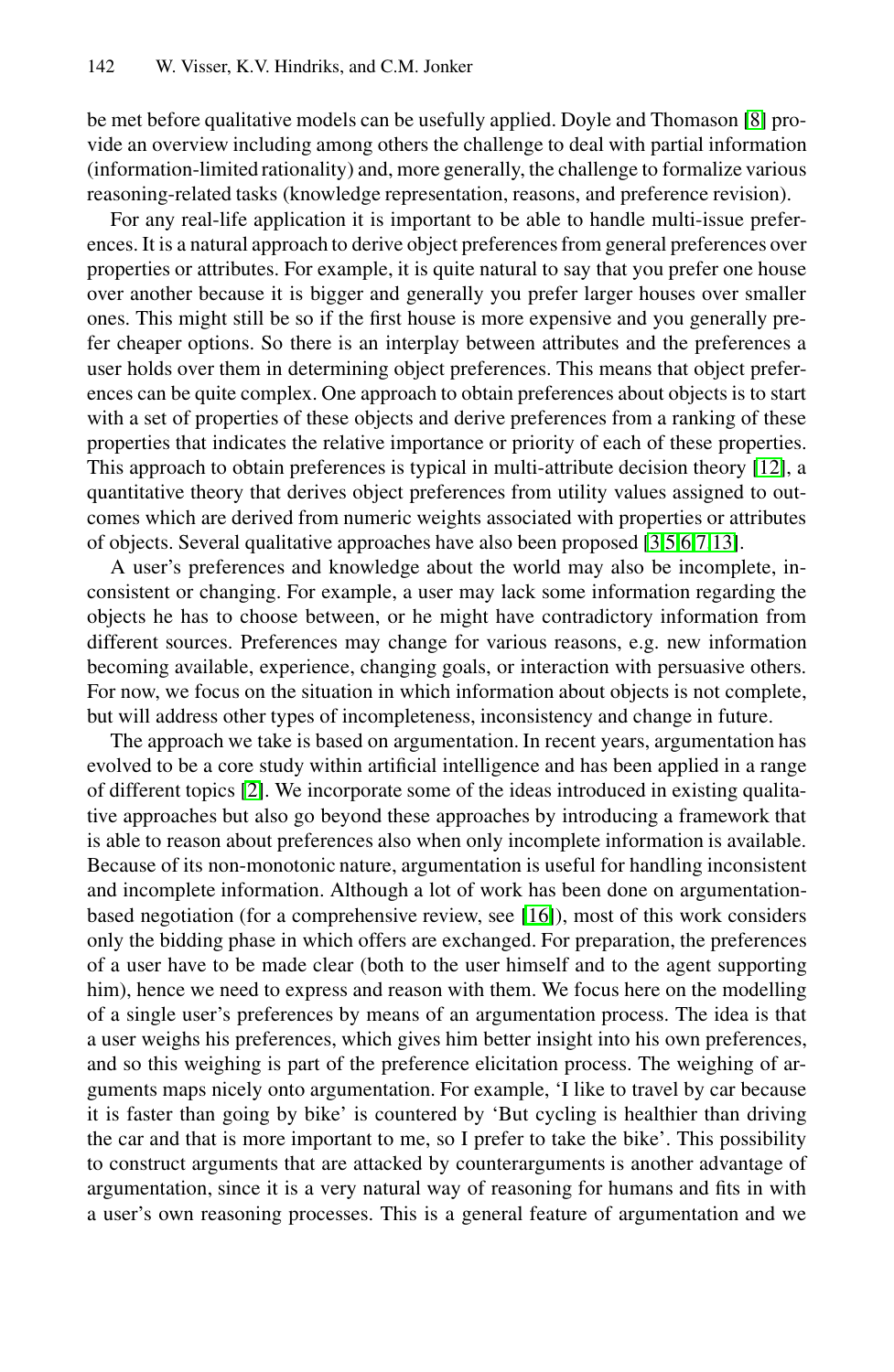will make extensive use of it: arguments like those [ab](#page-16-9)ove form the basis of our system. We believe that this way of reasoning will also be very useful in the preference elicitation process since the u[ser](#page-2-0)'s insight into his preferences grows piece by piece as he is expressing them. The introduction of an argumentati[on-](#page-3-0)based framework for reasoning about preferences even when only incomplete information is available seems particularly suitable for such a step-by-step process. It allows the user to extend and refine the system representation of his preferences [gr](#page-9-0)adually and as the user sees fit. Another motivation to use argumentation is the link with multi-agent dialogues [1], which will be very interesting in our fur[the](#page-12-0)r work on negotiation.

<span id="page-2-0"></span>In this paper we present an [arg](#page-15-0)umentation-based framework for reasoning with qualitative multi-attribute preferences. In Section 2, we introduce qualitative multi-attribute preferences, in particular the lexicographic preference ordering. In Section 3 we start by modelling this ordering for reasoning with complete information in an argumentation framework. Then we proceed and extend this framework in such a way that it can also handle incomplete information. Our main contribution, in Section 4, is a strategy (based on the lexicographic ordering) with some desired properties to derive object preferences in the case of incomplete information. In Sectio[n](#page-16-3) [5](#page-16-3) this strategy is subsequently incorporated into the argumentation framework. Section 6 concludes the paper.

### **2 Qualitative Multi-attribute Preferences**

Qualitative multi-attribute preferences over objects are based on a set of relevant attributes or goals, which are ranked according to their importance or priority. Without loss of generality, we only consider binary (Boolean) attributes (cf. [5]). Moreover, it is assumed that the presence of an attribute is preferred over its absence. For example, given that *garden* is an attribute, a house that has a garden is preferred over one that d[oes](#page-16-5) not have one. The importance ranking of attributes is defined by a total preorder (a total, reflexive and transitive relation), which we will denote by  $\succeq$ . This relation is not required to be antisymmetric, so two or more attributes can have the same importance. The relation  $\succeq$  yields a stratification of the set of attributes into importance levels. Each importance level consists of attributes that are deemed equally important. Together with factual information about which objects have which attributes, the attribute ranking forms the basis on which various object preference orderings can be defined. One of the most well-known preference orderings is the lexicographic ordering, which we will use here. [5] and [7] define more multi-attribute preference orderings, such as the discrimin and best-out orderings. In this paper we focus on the lexicographic ordering because it seems natural, it defines a total preference relation (contrary to the discrimin ordering) and it is more discriminating than the best-out ordering. Since the other orderings are structurally similar to the lexicographic ordering, a similar argumentation framework could be defined for them if desired. We introduce the lexicographic preference ordering by means of an example.

<span id="page-2-1"></span>*Example 1.* Paul wants to buy a house. According to him, the most important attributes are *large* (minimally 100m2), *garden* and *closeToWork*, which among themselves are equally important. The next most important attributes are *nearShops* and *quiet*. Being *detached* is the least important. Paul can choose between three options: a *villa*, an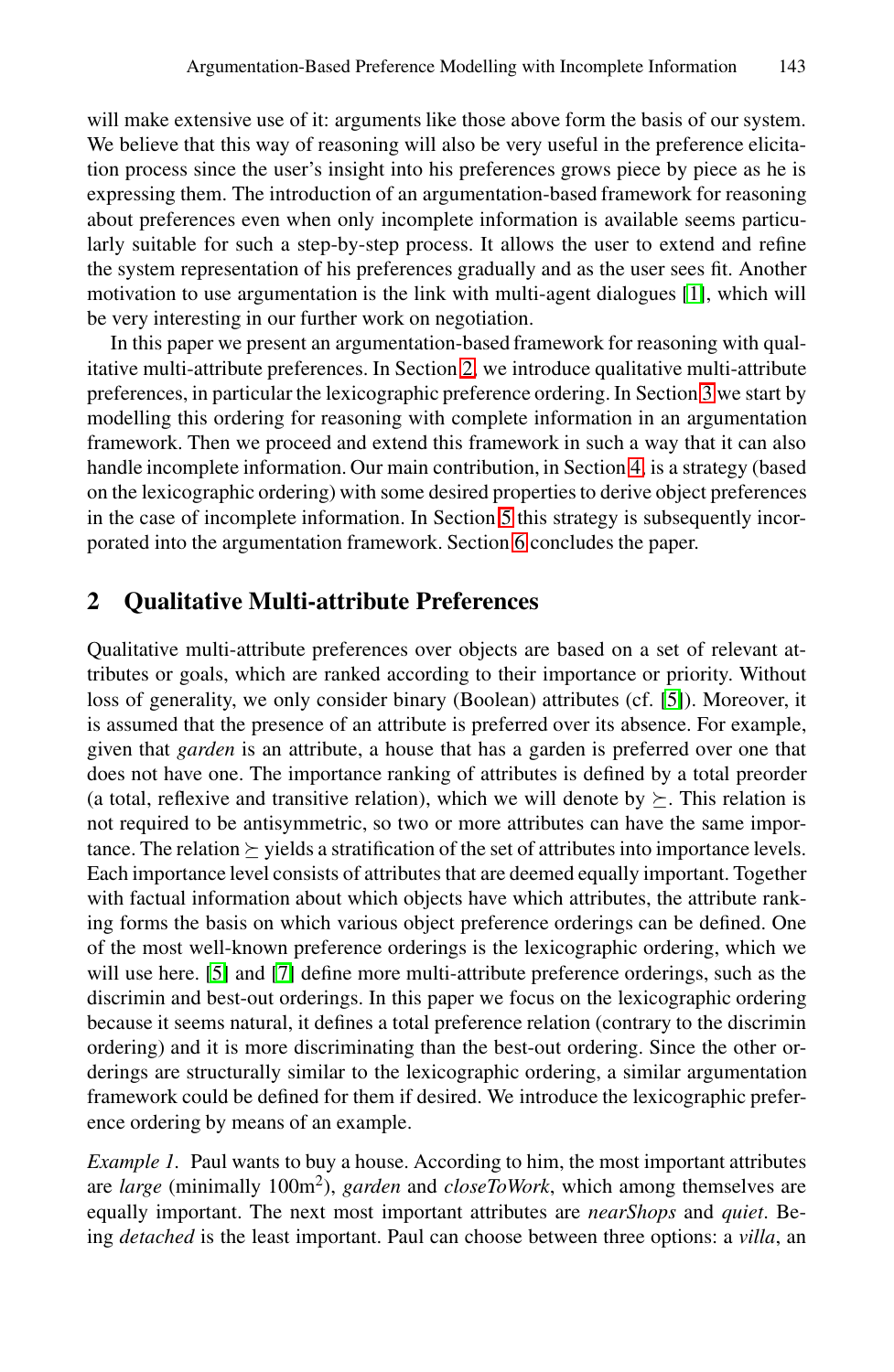<span id="page-3-1"></span>**Table 1.** An example of objects and a[ttri](#page-3-1)butes

|                  |  | large 'garden' closeToWork   near Shops' quiet detached |  |  |
|------------------|--|---------------------------------------------------------|--|--|
| villa            |  |                                                         |  |  |
| <i>apartment</i> |  |                                                         |  |  |
| cottage          |  |                                                         |  |  |

*apartment* and a *cottage*. The attributes of these objects are displayed in Table 1. In this table, the attributes are ordered in decreasing importance from left to right. A dashed line between attributes indicates equal importance, a solid line a transistion to a lower importance level. A checkmark indicates that an object has the attribute, an empty box means that the attribute is absent. Which house should Paul choose? He first considers the highest importance level, which in this case comprises *large*, *garden* and *close-ToWork*. The *villa* and the *apartment* both have two of these attributes, while the *cottage* only has one. So at this moment Paul concludes that both the *villa* and the *apartment* are preferred to the *cottage*. For the preference between the *villa* and the *apartment* he has to look further. At the next importance level, the *apartment* has one attribute and the *apartment* has none. So the *apartment* is preferred over the *villa*. Note that although the *cottage* has the most attributes in total, it is still the least preferred option because of its bad score at the more important attributes.

<span id="page-3-0"></span>**Definition 1. (Lexicographic preference ordering)** *Let* P *be a set of attributes or* goals, and  $\succeq$  a total preorder on P. We write  $P \succ Q$  for  $P \succeq Q$  and  $Q \not\ucceq P$ , and  $P \approx$ Q for  $P \succeq Q$  and  $Q \succeq P$ . We use  $|\cdot|$  to denote the cardinality of a set. Object a is strictly preferred *over object b according to the lexicographic ordering if there exists an attribute P such that*  $|\{P' \mid a \text{ has } P' \text{ and } P \approx P'\}| > |\{P' \mid b \text{ has } P' \text{ and } P \approx P'\}|$  and *for all*  $Q \succ P$ :  $|\{Q' \mid a \text{ has } Q' \text{ and } Q \approx Q'\}| = |\{Q' \mid b \text{ has } Q' \text{ and } Q \approx Q'\}|$ . Object *a is* equally preferred *as object b according to the lexicographic ordering if for all P:*  $|\{P' | a has P' and P \approx P'\}| = |\{P' | b has P' and P \approx P'\}|.$ 

## **3 Argumentation Framework for Complete Information**

In order to formally model and reason with pref[eren](#page-4-0)ces we define an argumentation framework (AF). We use as our starting point the well-known argumentation theory of Dung [10]. An abstract AF in the sense of Dung [con](#page-5-0)sists of [a set](#page-7-0) of arguments and a defeat relation (informally, a counterargument relation) among those arguments. An AF is abstract in the sense that both the set of arguments and the defeat relation are assumed to be given, and the construction and internal structure of arguments is not taken into account. If we want to reason with argumentation, we have to instantiate an abstract AF by specifying the structure of arguments and the defeat relation. Section 3.1 presents the logical *language* that we will use. Arguments are built from this language by chaining inferences. *Inferences* are instantiations of general inference schemes, such as modus ponens. The inference schemes of our AF are presented in Section 3.2. Section 3.3 defines the *defeat* relation, which is based on certain relations between the elements of arguments. Together with a knowledge base, the inference schemes and defeat relation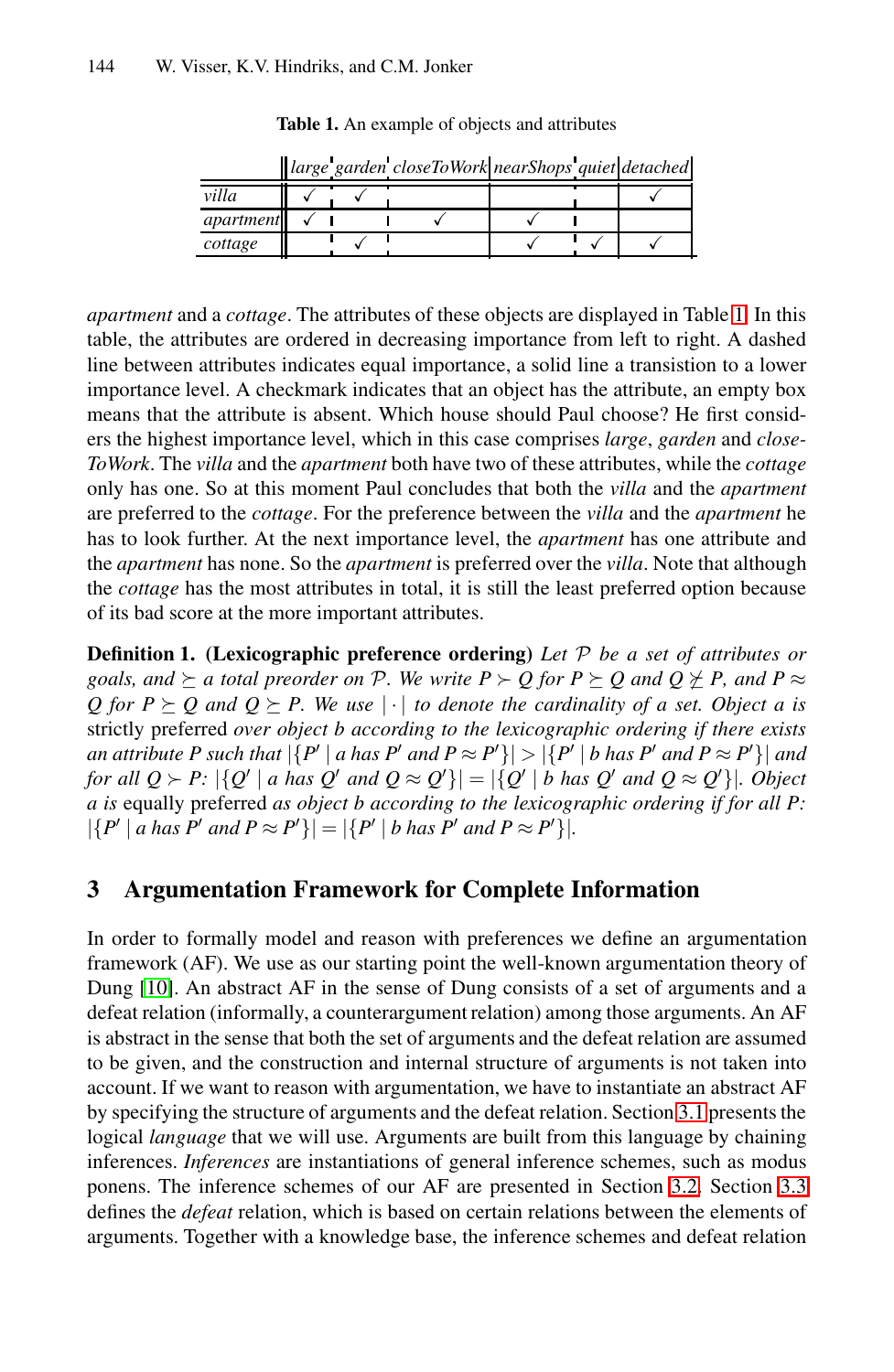<span id="page-4-0"></span>provide a specific AF for arguing about multi-attribute preferences. Which arguments are justified is determined by the semantics used (Section 3.4). Section 3.5 shows that the presented AF indeed models lexicographic preference.

### **3.1 Language**

The language has to allow us to express everything we want to talk about when reasoning about preferences. To start, we need to be able to state the facts about objects: which attributes they do and do not have. We also have to express the importance ranking of attributes, so we need to be able to say that one attribute is more important than another, or that two attributes are equally important. Of course, we want to say that one object is preferred over another, and that two objects are equally preferred. Finally, we need to be able to express how many attributes of equal importance a certain object has, since the lexicographic preference ordering is based on counting these. To this end, we introduce a special predicate  $has(a, [P], n)$  which expresses that object *a* has *n* attributes of the importance level of attribute *P*. Since we have no names for importance levels, we denote them by any attribute of that level, placed between square brackets. It is not necessary that the attribute used is among the attributes that the object has; in our example, *has*(*apartment,*[*quiet*]*,*1) is true even though the *apartment* is not *quiet*. All of the things described can be expressed in the following language.

**Definition 2. (Language)** *Let* P *be a set of attribute names with typical elements P,Q, and* O *a set of object names with typical elements a,b, and let n be a non-negative integer. The input language*  $\mathcal{L}_{KB}$  *and full language*  $\mathcal{L}$  *are defined as follows.* 

$$
\varphi \in \mathcal{L}_{KB} ::= P(a) | \neg P(a) | P \succ Q | P \approx Q
$$

$$
\psi \in \mathcal{L} ::= \varphi \in \mathcal{L}_{KB} | prefix(a, b) | eapref(a, b) | has(a, [P], n)
$$

Formulas of this language have the following informal meaning:

 $\neg P(a)$  object *a* does not have attribute *P* 

 $P \succ Q$  attribute *P* is more important than attribute *Q* 

 $P \approx Q$  attribute *P* is equally important as attribute *Q* 

 $pref(a,b)$  object *a* is strictly preferred over object *b* 

<span id="page-4-1"></span>*eqpref* $(a, b)$  object *a* is equally preferred as object *b* 

 $has(a, [P], n)$  object *a* has *n* attributes equally important as attribute *P* (not necessaril[y](#page-2-1) including *P* itself)

The idea is that preferences over objects are derived from facts about which objects have which attributes, and the importance order among attributes. These facts are contained in a *knowledge base*, which is a set of formulas from  $\mathcal{L}_{KB}$ . A knowledge base is complete if, given a set of objects to compare and a set of attributes to compare them on, it contains for every object *a* and for every attribute *P*, either  $P(a)$  or  $\neg P(a)$ , and for all attributes *P*, *Q*, either  $P \succ Q$ ,  $Q \succ P$  or  $P \approx Q$ .

*Example 2.* The information from Example 1 can be expressed in the form of the following knowledge base that is based on the language  $\mathcal{L}_{KB}$ .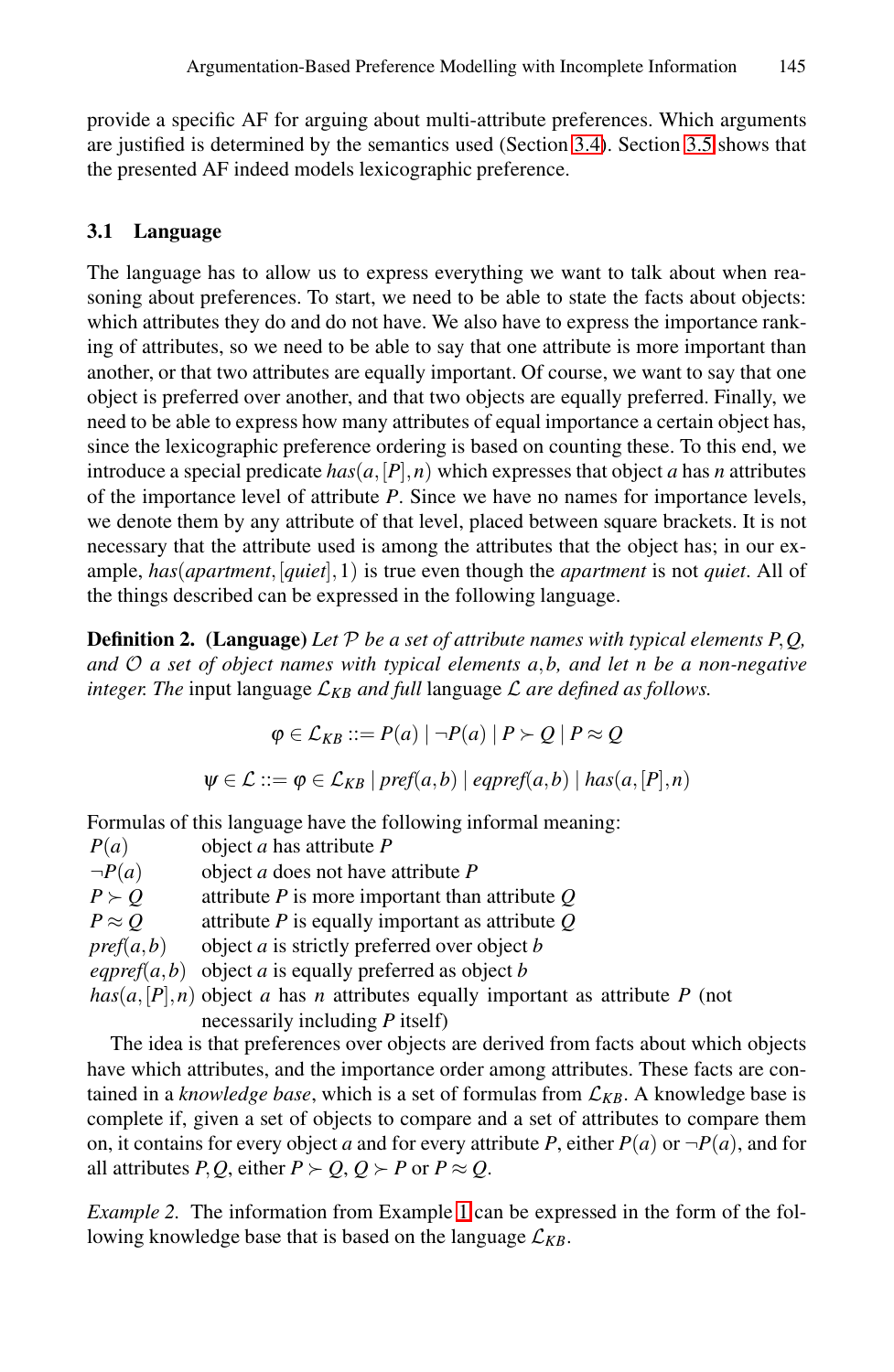```
large ≈ garden ≈ closeToWork \succ nearShops ≈ quiet \succ detached
large(villa) large(apartment) ¬large(cottage)
garden(villa) ¬garden(apartment) garden(cottage)
¬closeToWork(villa) closeToWork(apartment) ¬closeToWork(cottage)
¬nearShops(villa) nearShops(apartment) nearShops(cottage)
¬quiet(villa) ¬quiet(apartment) quiet(cottage)
detached(villa) ¬detached(apartment) detached(cottage)
```
### **3.2 Inferences**

An argument is a derivation of a conclusion from a set of premises. Such a derivation is built from multiple steps called inferences. Every inference step consists of premises and a conclusion, and has a label. Inferences can be chained by using the conclusion of one inference step as a premise in the following step. Thus a tree of chained inferences is created, which we use as the formal definition of an argument.

**Definition 3. (Argument)** *An* argument *is a tree, where the nodes are inferences, and an inference can be co[nne](#page-6-0)cted to a parent node if its conclusion is a premise of that node. Leaf nodes only have a conclusion (a formula from the knowledge base), and no premises. A subtree of an argument is [also](#page-16-10) called a* subargument*. We define* inf *to be a function that returns the last inference of an argument (the root node), and* conc *to be a function that returns the conclusion of an argument, which is the same as the conclusion of the last inference.*

The inferences that can be made are defined by inference schemes. The inference schemes of our framework are listed in Table 2. The first and second inference schemes are used to count the number of attributes of equal importance as some attribute *P* that object *a* has. This type of inference is inspired by *accrual* [14], which combines multiple arguments with the same conclusion into one accrued argument for the same conclusion. Although our application is different, we use a similar mechanism. We want all attributes that are present to be counted. Otherwise we would conclude incorrect preferences (e.g. if the *large* attribute of the *apartment* were not counted, we would incorrectly derive that the *villa* were preferred over the *apartment*). Inference scheme 1, which counts 0, can always be applied since it has no premises. Inference scheme 2 can be applied on any subset of the set of attributes of some importance level that an object *a* has. This means that it is possible to construct an argument that does not count all attributes that are present (a so-called non-maximal count). To ensure that only maximal counts are used, we provide an inference scheme to make arguments that defeat non-maximal counts (inference scheme 3). An argument of this type says that any count which is not maximal is not applicable. This type of defeat is called undercut (see below). Inference scheme 4 says that an object *a* is preferred over an object *b* if the number of attributes of a certain importance level that *a* has is higher than the number of attributes on that same level that *b* has. For the lexicographic ordering, it is also required that *a* and *b* have the same number of attributes on any level higher than that of *P*. We model this by defining an inference scheme 5 that undercuts scheme 4 if there is a more important level than that of *P* on which *a* and *b* do not have the same number of attributes. Finally, inference schemes 6 and 7 do the same as 4 and 5, but for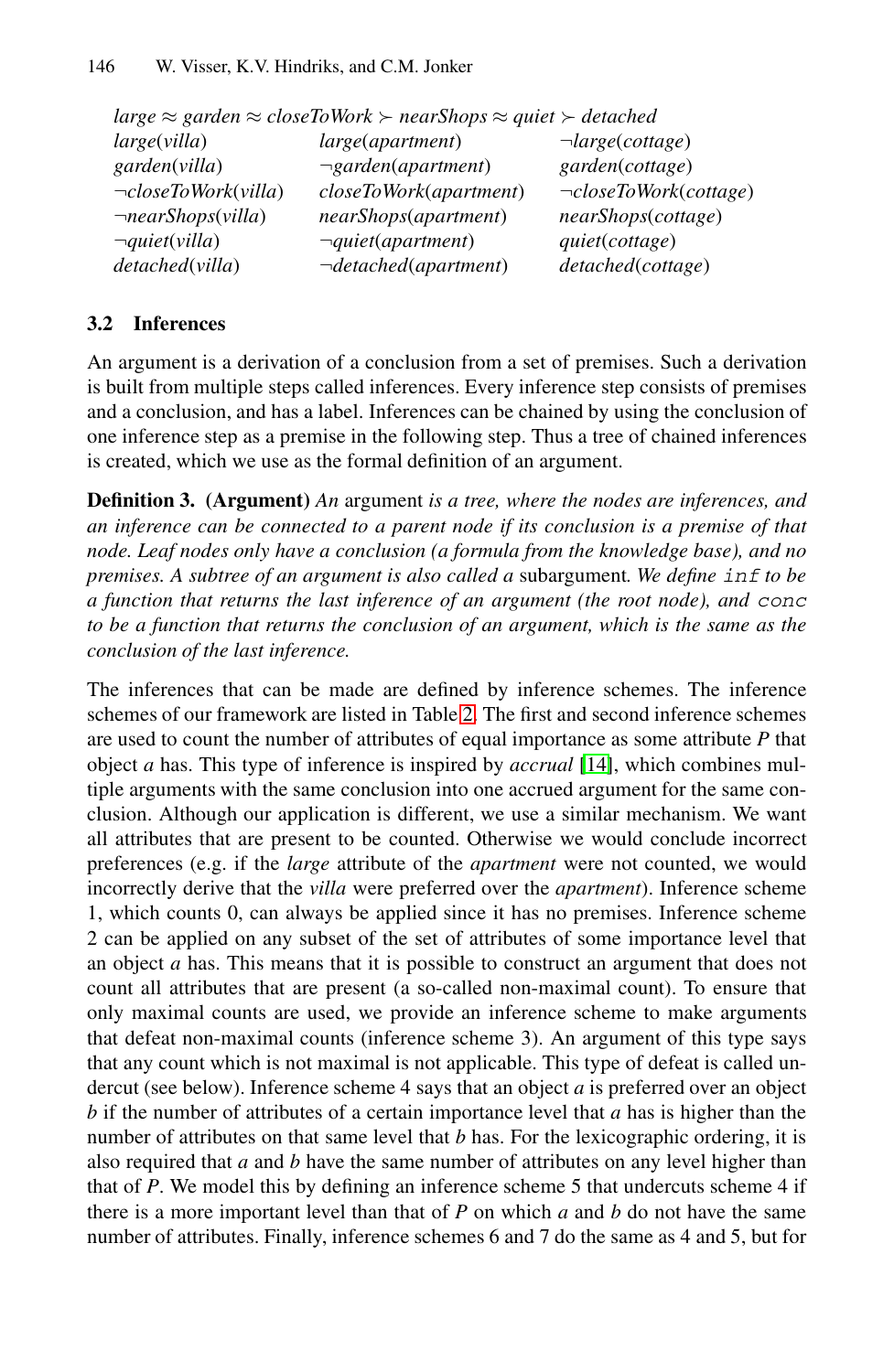<span id="page-6-0"></span>**Table 2.** Inference schemes

1 
$$
has(a, [P], 0)
$$
 count $(a, [P], \emptyset)$   
\n2  $\frac{P_1(a) \dots P_n(a) \quad P_1 \approx \dots \approx P_n}{has(a, [P_1], n)}$  count $(a, [P_1], \{P_1, \dots, P_n\})}$   
\n3  $\frac{P_1(a) \dots P_n(a) \quad P_1 \approx \dots \approx P_n \approx P}{count(a, [P], S)uc}$  count $(a, [P], S)uc$   
\n4  $\frac{has(a, [P], n) \quad has(b, [P'], m) \quad P \approx P' \quad n > m}{pref(a, b)}$  prefix $(a, b, [P])$   
\n5  $\frac{has(a, [Q], n) \quad has(b, [Q'], m) \quad Q \approx Q' \succ P \quad n \neq m}{prefinf(a, b, [P])uc}$   
\n6  $\frac{has(a, [P], n) \quad has(b, [P'], m) \quad P \approx P' \quad n = m}{eaprefinf(a, b, [P])}$   
\n7  $\frac{has(a, [Q], n) \quad has(b, [Q'], m) \quad Q \approx Q' \not\approx P \quad n \neq m}{eaprefinf(a, b, [P])uc}$   
\n8  $\frac{has(a, [Q], n) \quad has(b, [Q'], m) \quad Q \approx Q' \not\approx P \quad n \neq m}{eaprefinf(a, b, [P])uc}$ 

equal preference. We need these because equal preference cannot be expressed in terms of strict preference.

*Example 3.* We now illustrate the inference schemes with some arguments that can be made from the knowledge base in Example 2. The example arguments are listed in Table 3 (for space reasons, the inference labels are left out). Argument *A* illustrates the general working; a preference for the apartment over the cottage is derived, based on the facts that the apartment has two attributes of some level and the cottage only one. Argument *B* illustrates a zero count. Here a preference for the apartment over the villa is derived, based on the facts that the apartment has one attribute of some level and the villa zero. In argument  $C$  a non-maximal count is used (stating that the apartment has zero attributes of the level of *nearShops*), which leads to another conclusion, namely that the villa and the apartment are eq[ua](#page-6-0)lly preferred. However, there are undercutters to attack such arguments (argument *D*).

Note that the lexicographic ordering results in a complete transitive order of weak preference on objects (an object is weakly preferred over another if it is either more preferred than, or equally preferred as the other object). This means that it is not necessary to define inference rules for the property of transitivity, because any preference that follows from transitivity can also be derived directly from the definition of lexicographic ordering. For example, if  $pref(a,b)$  and  $eqpref(b,c)$  hold, then  $pref(a,c)$  also holds, but this can be derived using the inference schemes of Table 2. The same holds for the asymmetry of strict preference (if  $pref(a,b)$  holds, then  $pref(b,a)$  does not hold) and the symmetry of equal preference (if  $eapref(a, b)$  holds, then  $eapref(b, a)$  also holds).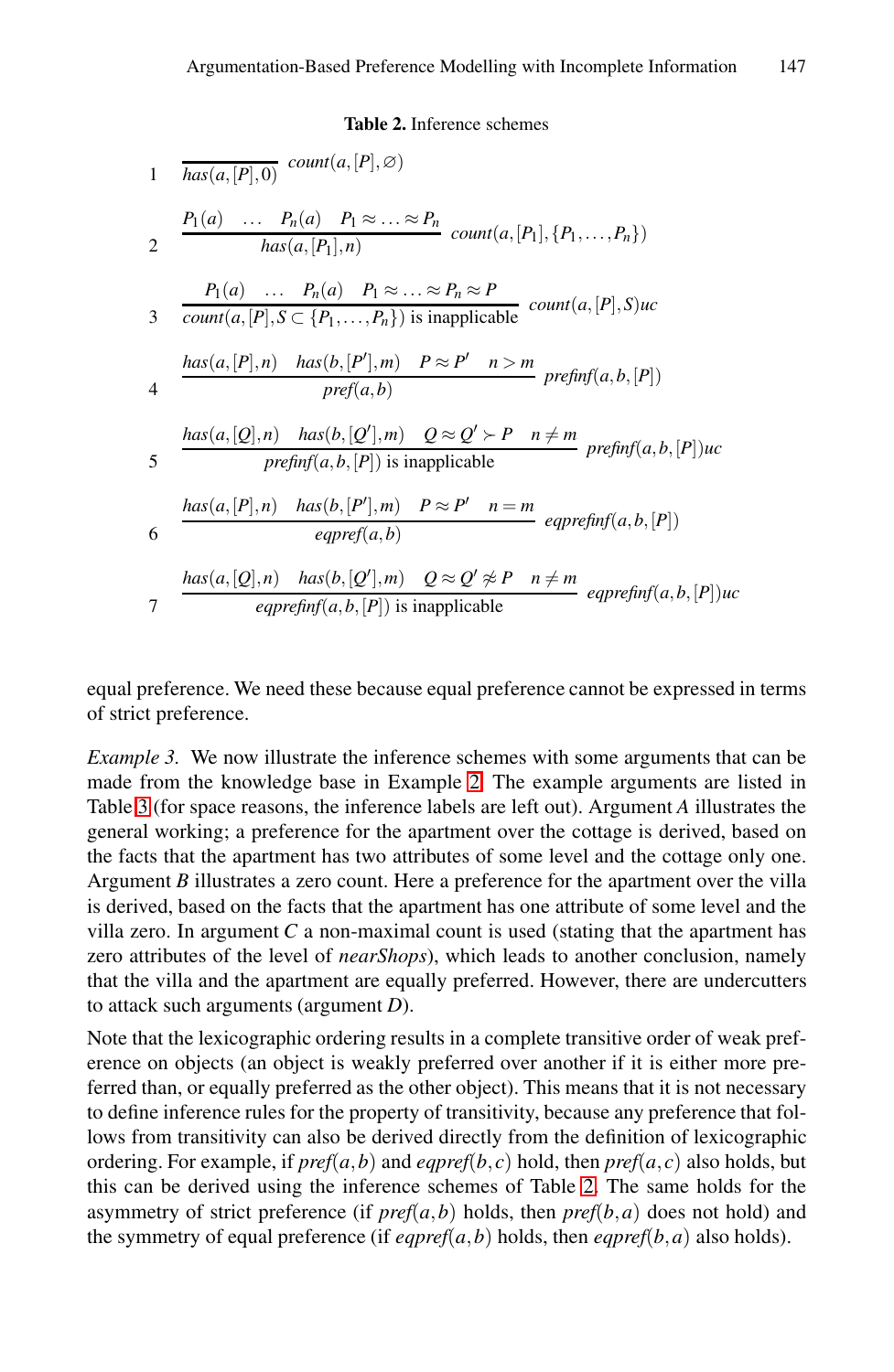<span id="page-7-0"></span>

|                                     | closeToWork(apartment)<br>large (apartment) | $large \approx closeToWork$    | garden(cottage)                                 |                                |  |  |  |
|-------------------------------------|---------------------------------------------|--------------------------------|-------------------------------------------------|--------------------------------|--|--|--|
|                                     | has(apartment, [large], 2)                  |                                | has(cottage, [garden], 1)                       | large $\approx$ garden $2 > 1$ |  |  |  |
| $pref(apartment, cottage)$<br>$A$ : |                                             |                                |                                                 |                                |  |  |  |
|                                     | nearShops(apartment)                        |                                |                                                 |                                |  |  |  |
|                                     | has(apartment, [nearShops], 1)              | has(villa, [nearShops], 0)     | $near\mathit{Shops} \approx near\mathit{Shops}$ | 1 > 0                          |  |  |  |
| $B$ :                               |                                             | pref(apartment, villa)         |                                                 |                                |  |  |  |
|                                     | has(villa, [nearShops], 0)                  | has(apartment, [nearShops], 0) | $near\mathit{Shops} \approx near\mathit{Shops}$ | $0 = 0$                        |  |  |  |
| C:                                  |                                             | eqpref(villa, apartment)       |                                                 |                                |  |  |  |
|                                     | nearShops(apartment)                        |                                |                                                 |                                |  |  |  |
| D:                                  | * is inapplicable                           |                                |                                                 |                                |  |  |  |

#### **Table 3.** Example arguments

### **3.3 Defeat**

With the language and the inference rules defined in the previous sections we can construct arguments. To complete our argumentation framework, we also need to specify a defeat relation. This section provides the formal definition of defeat that we will use. The most common type of defeat is rebuttal. An argument rebuts another argument if its conclusion is the negation of the conclusion of the other argument. Rebuttal is always mutual. Another type of defeat is undercut. An undercutter is an argument for the inapplicability of an inference used in another argument (for the specific undercutters used in our framework, see the previous section). Undercut works only one way. Defeat is defined recursively, which means that rebuttal can attack an argument on all its premises and (intermediate) conclusions, and undercut can attack ist on all its inferences.

**Definition 4. (Defeat)** *An argument A* defeats *an argument B if*

- $P = \text{conc}(A) = \varphi$  *and*  $\text{conc}(B) = \neg \varphi$  *(rebuttal), or*
- $-$  conc(A) = ' $inf(B)$  *is inapplicable'* (undercut), *or*
- **–** *[A](#page-16-11) [de](#page-16-11)feats a subargument [o](#page-7-1)f B.*

### <span id="page-7-1"></span>**3.4 Semantics**

By specifying the [infe](#page-16-11)rence schemes and the definition of defeat, together with a knowledge base, we have instantiated an argumentation framework consisting of a set of arguments and a defeat relation among them. Now we define which arguments are justified. For this we use Dung's  $[10]$  grounded semantics.<sup>1</sup> Grounded semantics is defined as follows.

<sup>&</sup>lt;sup>1</sup> For the argumentation system defined in this paper (including the extended version of Section 5), the choice of semantics is not relevant; we could also have used other semantics such as preferred or stable semantics (also from [10]). There would be a difference when we allow the use of an inconsistent knowledge base, in which case another semantics may be more suitable. This is something for further investigation.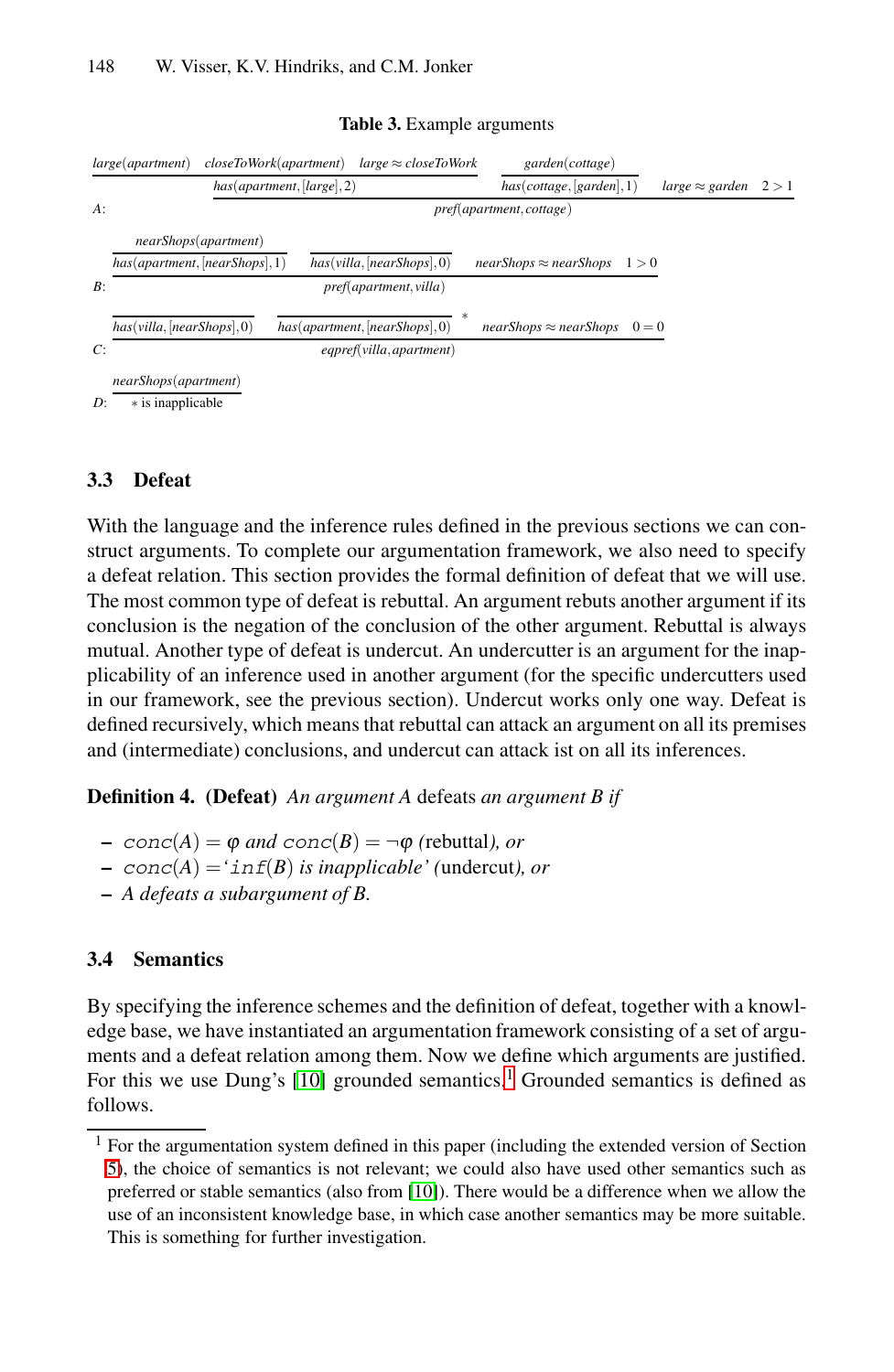- **Definition 5. –** *An argument A is* acceptable *with respect to a set S of arguments iff each argument defeating A is defeated by an argument in S.*
	- **–** *The* characteristic function*, denoted by FAF, of an argumentation framework AF is defined as follows:*  $F_{AF}(S) = \{A \mid A \text{ is acceptable with respect to } S\}.$
	- **–** *The* grounded extension *of AF is defined as the least fixed point of FAF.*
	- **–** *An argument is* justified *with respect to grounded semantics iff it is a member of the grounded extension.*

### **3.5 Validity**

The argumentation framework defined in previous sections indeed models lexicographic preference, assuming a complete and consistent knowledge base.

**Proposition 1.** *Let* A(*KB*) *denote all arguments that can be built from a knowledge base KB. Then there is an argument*  $A \in \mathcal{A}(KB)$  *such that the conclusion of* A *is pref*(*a,b*) *and A is justified under grounded semantics iff a is preferred over b according to the lexicographic preference ordering (Definition 1) given KB.*

*Proof.* Suppose *a* is preferred over *b*. This means that there exists an attribute *P* such that  $|\{P' \mid a \text{ has } P' \text{ and } P \approx P'\}| > |\{P' \mid b \text{ has } P' \text{ and } P \approx P'\}|$  and for all  $Q \succ P: |\{Q' \mid a \text{ has } P' \text{ and } P \approx P'\}|$ has  $Q'$  and  $Q \approx Q'$ } $| = |\{Q' | b \text{ has } Q' \text{ and } Q \approx Q'\}|$ . Let  $P_1 \dots P_n$  denote all attributes of equal importance as *P* such that *a* has  $P_i$  and let  $P'_1 \ldots P'_m$  denote all attributes of equal importance as *P* such that *b* has  $P_i$ . Note that  $n > m$ . Then the knowledge base is as follows:  $P_1 \approx \ldots \approx P_n \approx P'_1 \approx \ldots P'_m$  and  $P_1(a) \ldots P_n(a)$  and  $P'_1(b) \ldots P'_m(b)$ . The following argument (*A*) can be built (note that this argument can also be built if *m* is equal to 0, by using the empty set count):

$$
\frac{P_1(a) \dots P_n(a) \quad P_1 \approx \dots \approx P_n}{\text{has}(a,[P_1],n)} \quad \frac{P'_1(b) \quad \dots \quad P'_m(b) \quad P'_1 \approx \dots \approx P'_m}{\text{has}(b,[P'_1],m)} \quad P_1 \approx P'_1 \quad n > m
$$
\n
$$
\frac{\text{has}(a,[P_1],n)}{\text{pref}(a,b)}
$$

We will now play devil's advocate and try to defeat this argument. We can try rebuttal and undercut of the argument and its subarguments. Rebuttal of premises is not applicable, since the knowledge base is consistent. Rebuttal of (intermediate) conclusions is not possible either, since there is no way to derive a negation. Then there are three inferences we can try to undercut (the last inference of the argument and the last inferences of two subarguments). For the left-hand count, this can only be done if there is another *P<sub>j</sub>* such that  $P_j \approx P$  and  $P_j \notin \{P_1, \ldots, P_n\}$  and  $P_j(a)$  is the case. However,  $P_1 \ldots P_n$  encompass all such attributes, so count undercut is not possible. The same argument holds for the other count. At this point it is useful to note that these two counts are the only ones that are undefeated. Any lesser count will be undercut by the count undercutter that takes all of  $P_1 \dots P_n$  (resp.  $P'_1 \dots P'_m$ ) into account. Such an undercutter has no defeaters, so any non-maximal count is not justified. The final thing that is left to try is undercut of *prefinf*( $a$ , $b$ , $[P_1]$ ). The undercutter of *prefinf*( $a$ , $b$ , $[P_1]$ ) is based on two counts. We have seen that any non-maximal count will be undercut. If the maximal counts are used, we have *n* = *m*, since we have for all  $Q \succ P$ :  $|\{Q' | a \text{ has } Q' \text{ and } Q \approx Q'\}| = |\{Q' | b \text{ has } Q' \text{ has } Q' \text{ has } Q' \text{ has } Q' \text{ has } Q' \text{ has } Q' \text{ has } Q' \text{ has } Q' \text{ has } Q' \text{ has } Q' \text{ has } Q' \text{ has } Q' \text{ has } Q' \text{ has } Q' \text{ has } Q' \text{ has } Q' \text{ has } Q' \text{ has } Q' \text{ has } Q' \text{ has } Q' \text{$  $Q'$  and  $Q \approx Q'$ }. So the undercutter inference rule cannot be applied since  $n \neq m$  is not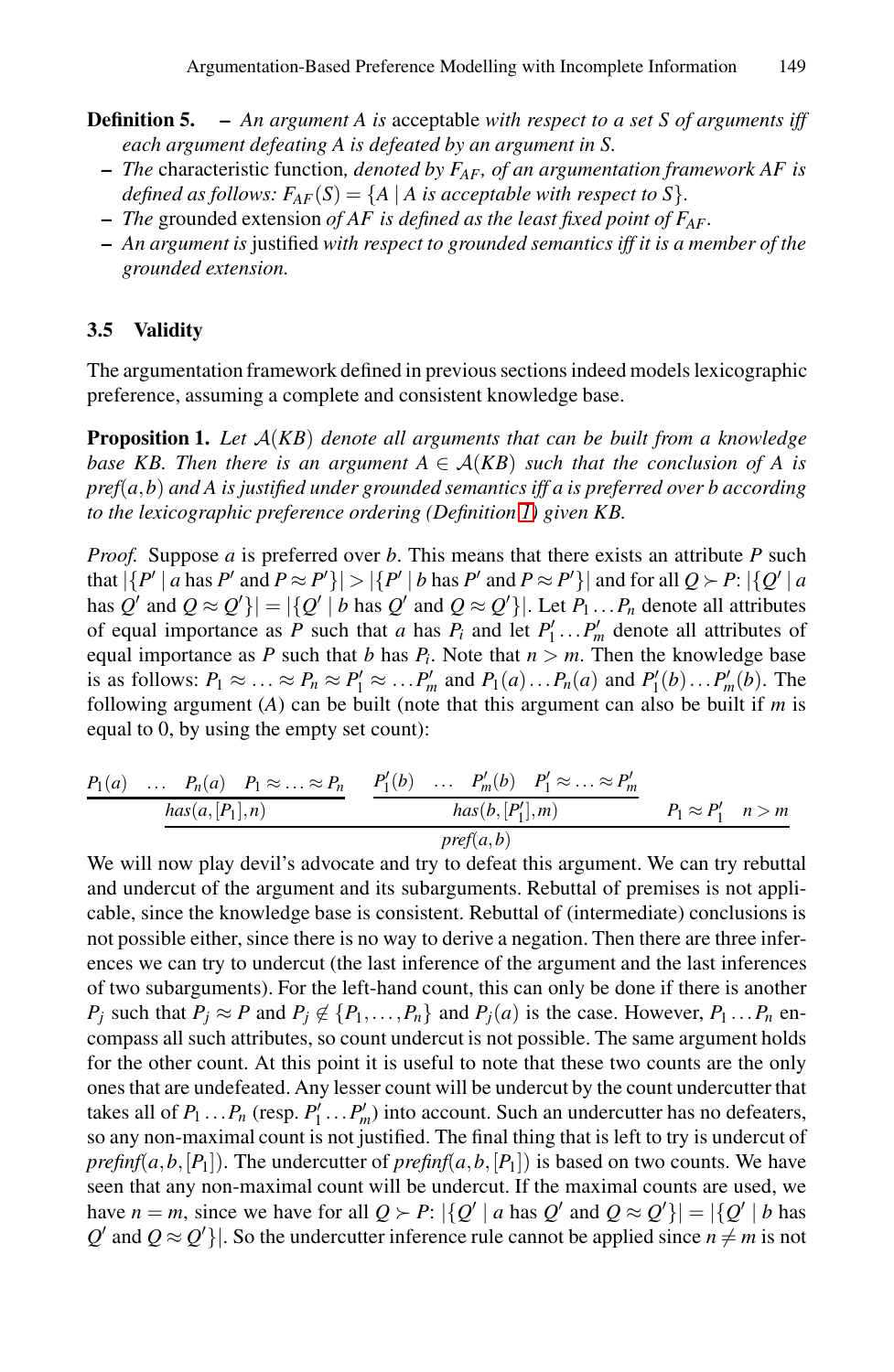true. This means that for every possible type of defeat, either the defeat is inapplicable or the defeater of *A* is itself defeated by undefeated arguments. This means that *A* is in the grounded extension and hence justified according to grounded semantics.

Suppose *a* is not preferred over *b*. This means that for all attributes *P*, either  $|{P' | a}$ has *P'* and  $P \approx P'$ }  $\leq |\{P' | b \text{ has } P' \text{ and } P \approx P' \}|$  or there exists an attribute  $Q \succ P$  such that  $|\{Q' \mid a \text{ has } Q' \text{ and } Q \approx Q'\}| \neq |\{Q' \mid b \text{ has } Q' \text{ and } Q \approx Q'\}|$ . This means that any argument with conclusion  $pref(a,b)$  (which has to be of the form above) is either undercut by *count*( $b$ *,*[ $P$ ]*S*)*uc* because it uses a non-maximal count, or by *prefinf*( $a$ *,* $b$ *,*[ $P$ ])*uc* because there is a more important level where a preference can be derived. This means that any such argument will not be justified under grounded semantics.

The same line of argument can be followed for *eqpref*.

### <span id="page-9-0"></span>**4 Strategies for Handling Incomplete Information**

So far, we have defined an argumentation system that can reason about preferences according to the lexicographic preference ordering. Above, we have assumed that the information about the objects that are compared is complete. But, as stated in the introduction, this is often not the case. In this section we will investigate how incomplete information can best be handled when reasoning about preferences.

Suppose it is not known whether an object has a specific attribute, e.g. we know that *P(a)* but we do not know whether *P(b)* or  $\neg P(b)$ . This might not be a problem. If the preference between *a* and *b* can be decided based on attributes that are more important than *P*, the knowledge whether  $P(b)$  or  $\neg P(b)$  is the case is irrelevant. But often this information will be needed to decide a lexicographic preference. In that case, different approaches or strategies for drawing conclusions are possible. However, not all strategies give desired results. In the following, we will discuss some naive strategies and their shortcomings, from which we will derive some desired properties of strategies, and define and model a strategy that gives intuitive results.

#### **4.1 Naive Strategies**

*Optimistic, resp. Pessimistic, Strategy.* This strategy always assumes that an object has, resp. does not have, the attribute that is not known. This strategy can always derive some preference between two objects, since it completes the knowledge by making certain assumptions, and can then derive a complete preference ordering over objects. But there is no guarantee that the inferences made are correct. In fact, any inferred preference can only be correct if all the assumptions it is based on are either correct or irrelevant. Since we do not know whether assumptions are correct and the strategy does not check for relevance, the inference can only be correct by chance. For example, suppose it is not known whether the *villa* has a *garden* and whether it is *closeToWork*. The optimistic strategy would assume that it has both attributes, in which case an incorrect preference of the *villa* over the *apartment* would be derived. The pessimistic strategy on the other hand would assume the *villa* has neither of the attributes, and would derive an incorrect preference of the *cottage* over the *villa*.

Note that using the framework defined above without adaptation would boil down to using a pessimistic strategy: if it is not known whether an object has a certain attribute,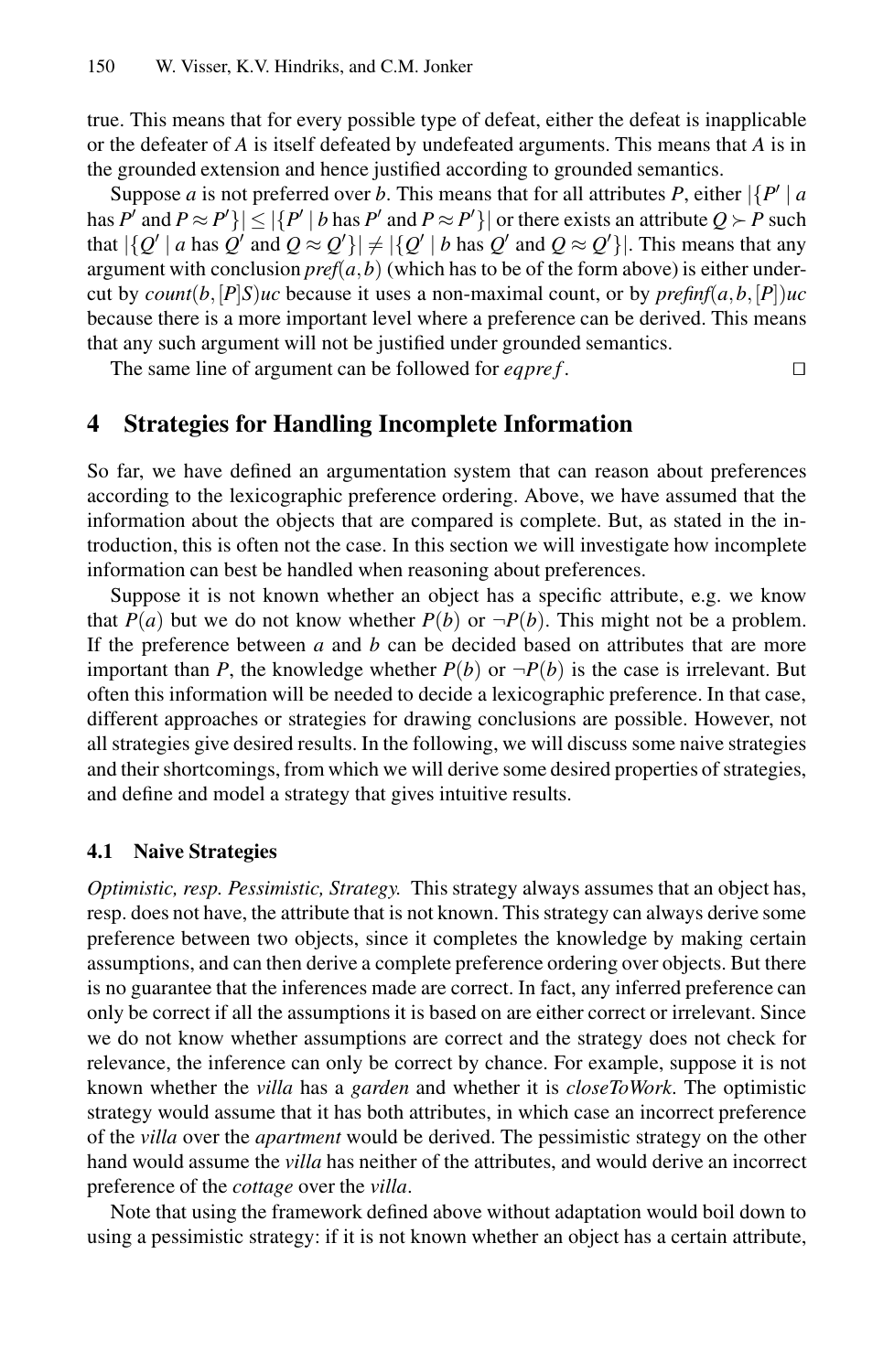<span id="page-10-0"></span>**Table 4.** Example of intransitive preference with the Disregard Attribute Strategy



the attribute is (implicitly) assumed to be absent. This is due to the fact that only attributes for which it is known that an object has them are counted. Attributes that an object does not have and attributes for which this information is unavailable are treated the same way (i.e. not taken into account when counting).

*Disregard Attribute Strategy.* This strategy does not take into account the attributes for which information about the objects to be compared is incomplete. This strategy can always derive some preference between two objects, since the information regarding the remaining attributes is complete, so a complete preference ordering over objects can be derived. But the inference might not be correct, since the [at](#page-10-0)tributes that are disregarded might be relevant in defining a preference order. For example, suppose it is not known whether the *cottage* is *large*. In that case, the attribute *large* will not be taken into account when comparing the *cottage* to another object. This leaves only the attributes *garden* and *closeToWork* on the highest importance level, of which all attributes have exactly one. Since the *cottage* has the most attributes on the next importance level, a preference of the *cottage* over the *villa* as well as the *apartment* will be derived, even though in the original example the *cottage* was the least preferred object.

This strategy has another unwanted effect. Consider the situation in Table 4. When comparing *a* and *b*, this strategy only takes attribute *P* into account, and concludes a preference of *a* over *b*. Similarly, preferences of *b* over *c*, and of *c* over *a* can be derived. So with this strategy, intransitive preferences can be derived, which is unwanted.

*Cautious Strategy.* In order to prevent the derivation of preferences that are only correct by chance, a natural alternative is to use a cautious strategy that prevents such inferences. This strategy infers nothing unless all information about the objects under comparison is available. It never makes incorrect preference inferences, but it lacks in decisiveness. Even if the unknown information is irrelevant to make an inference, nothing is inferred.

### **4.2 Desired Properties for Strategies**

Given the limitations of the strategies discussed above, it is clear that we need a more balanced strategy that takes two main concerns into account, which we call decisiveness and safety.

*Decisiveness.* We call a strategy *decisive* if it does not infer too little. As mentioned above, an unknown attribute might be irrelevant for deciding a preference. This is the case if the preference is already determined by more important attributes. For example, suppose that we do not know whether the *apartment* has attribute *nearShops*. Then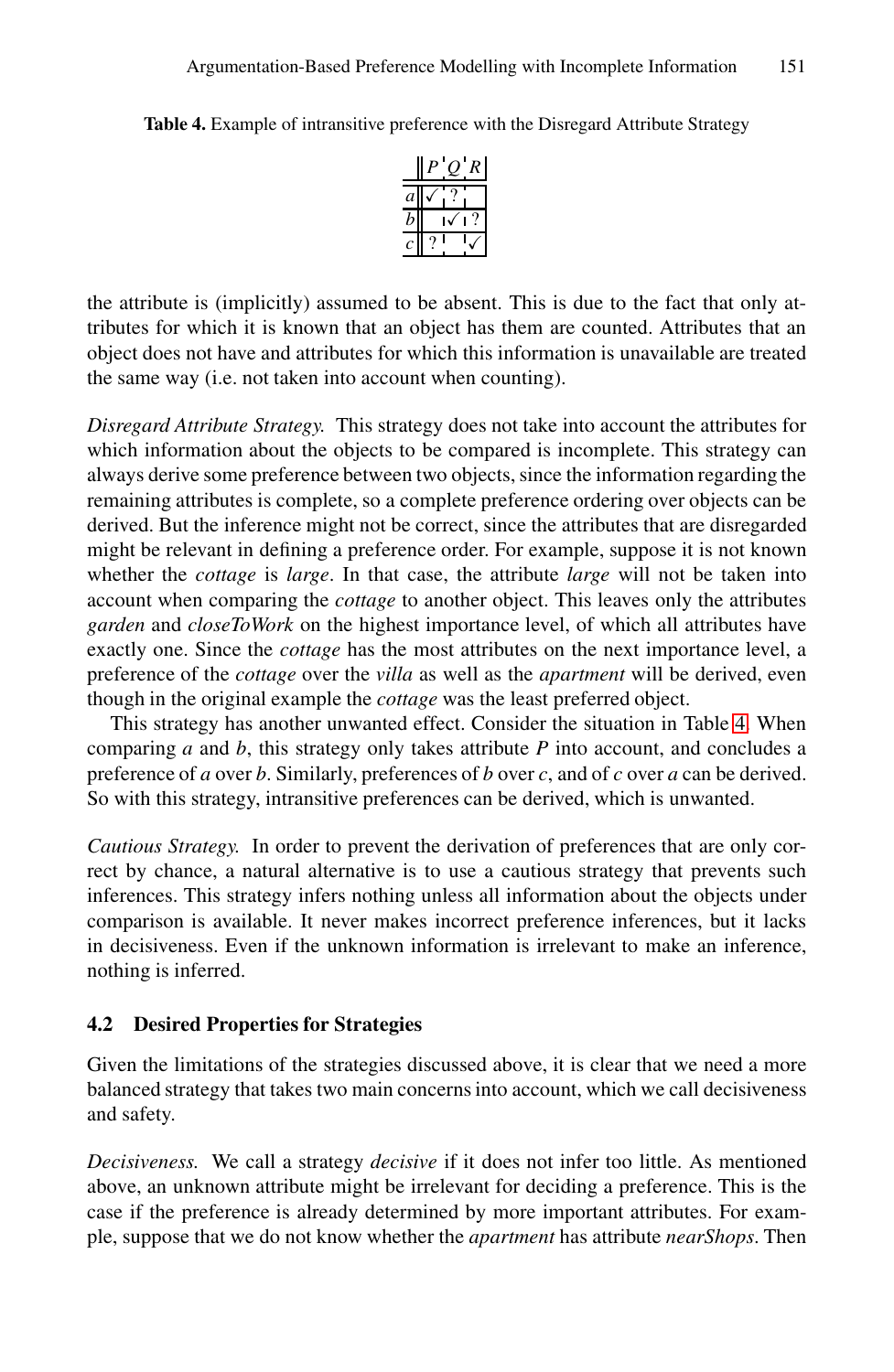we can still conclude that the *apartment* is preferred over the *cottage*, based on the attributes *large*, *garden*, and *closeToWork*. It is not required that a preference is derived in every case, since the missing information might be essential, but all preferences that are certain (for which no essential information is missing) should be derived. The cautious strategy is not decisive.

<span id="page-11-0"></span>*Safety.* We call a strategy *safe* if it does not infer too much. Suppose again that we do not know whether the *apartment* has attribute *nearShops*. Whereas this is irrelevant for deciding a preference between *apartment* and *cottage*, we do need this information for deciding the preference between the *villa* and the *apartment*. A strategy that makes assumptions about the missing information, or that disregards the attribute in question, will make unfounded inferences, and hence be unsafe. The optimistic, pessimistic and disregard attribute strategies are not safe.

### **4.3 A Decisive and Safe Strategy**

We have seen above what may go wrong when a naive strategy is used to deal with incomplete information. In this section we define an alternative strategy that does satisfy the properties of decisiveness and safety identified above. A preference inference should never be based on an unfounded assumption for a strategy to be safe. But to be decisive, a strategy needs to be able to distinguish relevant from irrelevant information. Our approach is based on the following intuition. When comparing two objects under incomplete information, multiple situations are possible. That is, whenever it is not known whether an object has an attribute, there is a possibility that it does and a possibility that it does not. If a preference can be inferred in every possible situation, then apparently the missing information is not relevant, and it is safe to infer that preference. It is not necessary to check every possible situation, but it suffices to look at extreme cases. For every object, we can construct a best- and worst-case scenario, or best and worst possible situation. A possible situation is a *completion* of an object in the sense that all missing information is filled in.

**Definition 6. (Completion)** *A* completion *of an object a is an extension of the knowledge base with (previously missing) facts about a such that for every attribute P, either*  $P(a)$  *or*  $\neg P(a)$  *is in the extended knowledge base. So if a has n unspecified attributes, there are* 2*<sup>n</sup> possible completions of a.*

Since we assumed that presence of an attribute is preferred over absence, the most preferred completion assumes presence of all unknown attributes, and the least preferred completion assumes absence. If even the least preferred completion of *a* is preferred over the most preferred completion of *b*, then *a* must always be preferred over *b*, since *a* could not be worse and *b* could not be better. For example, consider the objects and attributes in Table 5a. In the worst case for *a*, *a* does not have attribute *R*. In the best case for *b*, *b* has attribute *P*. But even in this situation, *a* will be preferred over *b*, based on attribute *Q*. There is no way that this situation can improve for *b* or deteriorate for *a*, so it is safe to infer a preference for *a* over *b*. The strategy's power to make such inferences makes it decisive.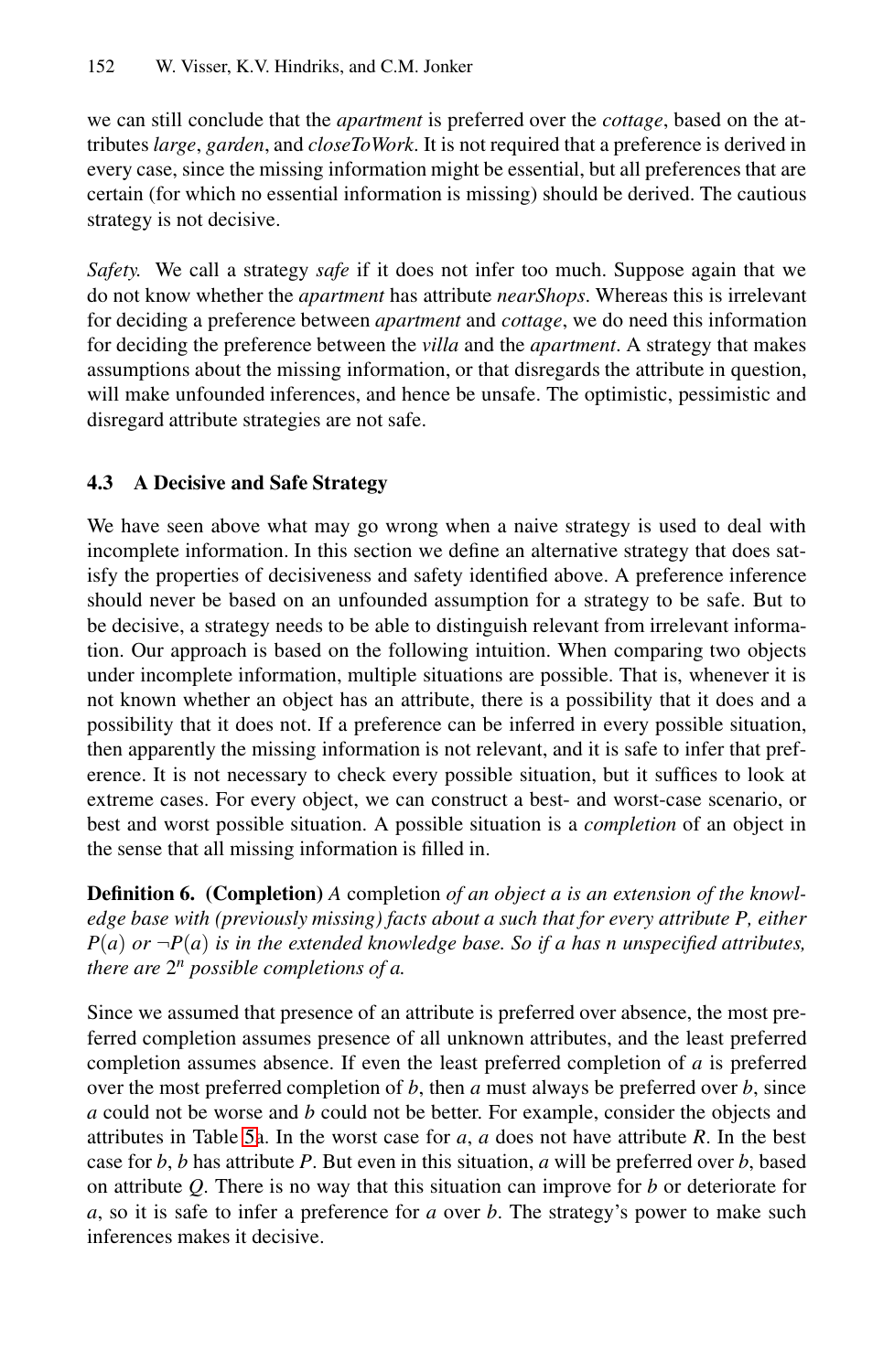<span id="page-12-1"></span>**Table 5.** Examples [of](#page-12-1) objects and attributes with incomplete information



The next example illustrates that this approach does not infer a preference when the missing information is relevant. Consider Table 5b. In the situ[at](#page-12-1)ion that is worst for *a* and best for *b*, *b* will be preferred because it has both attributes, while *a* only has *P*. But in the other extreme situation, that is best for *a* and worst for *b*, *a* is preferred. This means that in reality, anything is possible, and it is not safe to infer a preference.

We have seen when a preference for *a* over *b* can be inferred, and in which case no preference can be inferred. There are, however, two more possibilities. One is the case in which a preference of the most preferred completion of *a* over the least preferred completion of *b* can be derived, but only equal preference between the least preferred completion of *a* and the most preferred completion of *b*. This is illustrated in Table 5c. In this case, we would like to derive at least a weak preference of *a* over *b*. This is important, because in many cases a weak preference is strong enough to base a decision on, even if a strict preference cannot be derived. When having to decide between *a* and *b*, choosing *a* cannot be wrong when *a* is weakly preferred over *b*. Failing to derive a weak preference makes a strategy less decisive.

<span id="page-12-0"></span>The last possibility is equal preference. We only want to derive an equal preference between two objects *a* and *b* if all possible completions of *a* are equally preferred as all possible completions of *b*. This also means that the most and least preferred completions of *a* and *b* have to be equally preferred. This c[an o](#page-11-0)nly be the case if all information about *a* and *b* is known, for as soon as some information is missing, there will be multiple possible completions which are not equally preferred.

### **5 Argumentation Framework for Incomplete Information**

This section presents how our framework is extended to incorporate the decisive and safe strategy for incomplete information as presented in Section 4.3. We first present the changes to the language and then the changes to the inference rules. The defeat definition does not have to change.

### **5.1 Language**

To distinguish between the different completions of an object, we introduce a completion label. We use the object name without label to denote the object in general, that is, the object with any completion. The superscript  $<sup>+</sup>$  is used for the most preferred com-</sup> pletion of an object,  $^-$  for the least preferred completion. For example, consider object *a* in Table 5a. The most preferred completion of *a* has attribute *R*, and is denoted  $a^+$ . The least preferred completion of *a* does not have attribute *R*, and is denoted *a*−.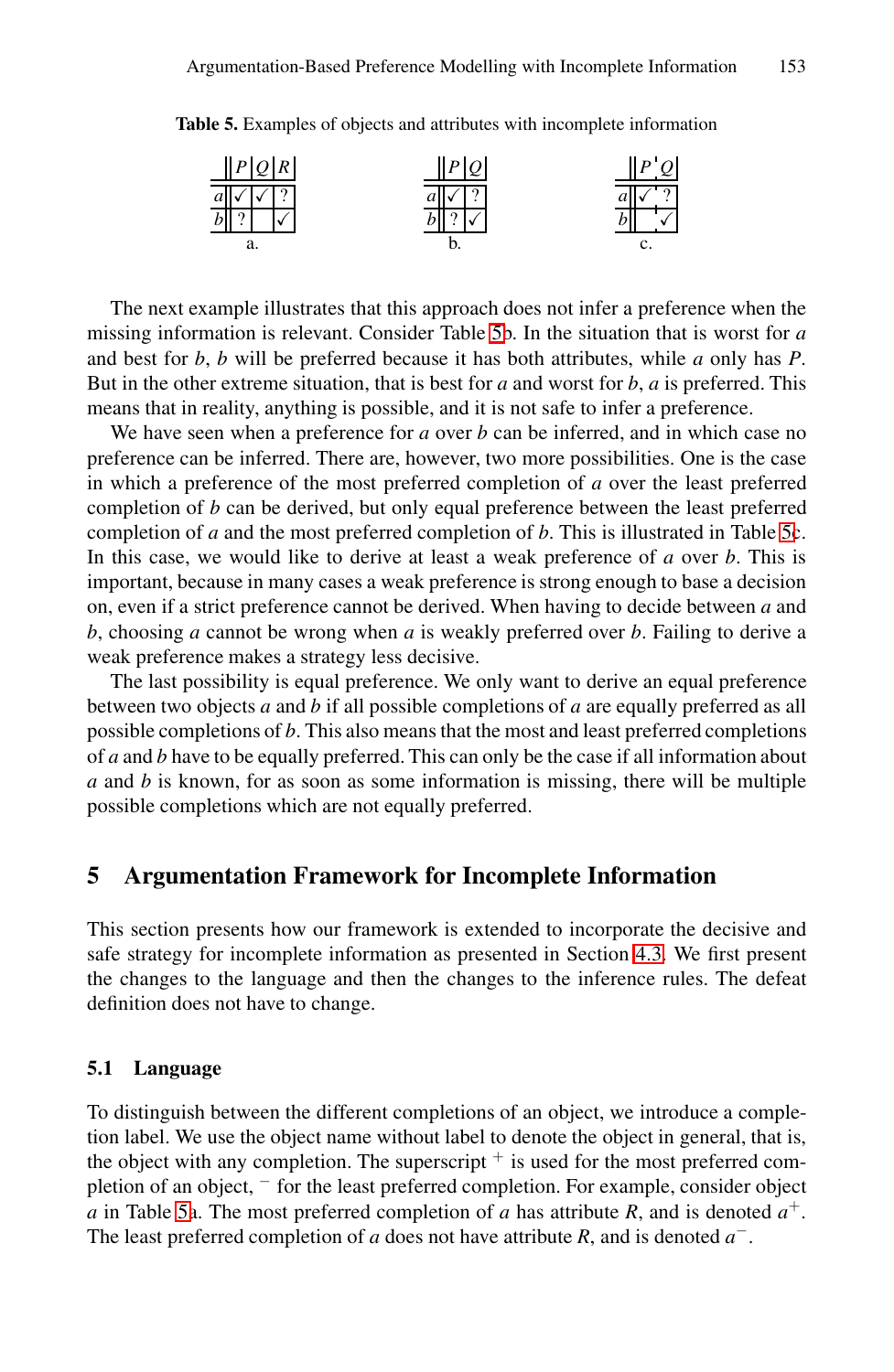<span id="page-13-0"></span>**Table 6.** Inference schemes for incomplete information

1 
$$
has(a^x, [P], 0)
$$
 count  $(a^x, [P], \emptyset)$   
\n2a  $\frac{\sim \neg P_1(a) \cdots \sim \neg P_n(a) \quad P_1 \approx \cdots \approx P_n}{has(a^+, [P_1], n)}$  count  $(a^+, [P_1], \{P_1, \ldots, P_n\})$   
\n2b  $\frac{P_1(a) \cdots P_n(a) \quad P_1 \approx \cdots \approx P_n}{has(a^-, [P_1], n)}$  count  $(a^-, [P_1], \{P_1, \ldots, P_n\})$   
\n3a  $\frac{\sim \neg P_1(a) \cdots \sim \neg P_n(a) \quad P_1 \approx \cdots \approx P_n}{count(a^+, [P_1], S \subset \{P_1, \ldots, P_n\})}$  is inapplicable count  $(a^+, [P_1], \{P_1, \ldots, P_n\})$  uc  
\n3b  $\frac{P_1(a) \cdots P_n(a) \quad P_1 \approx \cdots \approx P_n}{count(a^-, [P_1], S \subset \{P_1, \ldots, P_n\})}$  is inapplicable count  $(a^-, [P_1], \{P_1, \ldots, P_n\})$  uc  
\n4a  $\frac{has(a^x, [P], n) \quad has(b^y, [P'], m) \quad P \approx P' \quad n > m}{prefinf(a^x, b^y, [P])}$   
\n5  $\frac{has(a^x, [Q], n) \quad has(b^y, [Q'], m) \quad Q \approx Q' \succ P \quad n \neq m}{prefinf(a^x, b^y, [P])}$   
\n6  $\frac{has(a^x, [Q], n) \quad has(b^y, [P'], m) \quad P \approx P' \quad n = m}{eaprefinf(a^x, b^y, [P])}$   
\n7  $\frac{has(a^x, [Q], n) \quad has(b^y, [Q'], m) \quad Q \approx Q' \not\approx P \quad n \neq m}{eaprefinf(a^x, b^y, [P])}$   
\n8  $\frac{has(a^x, [Q], n) \quad has(b^y, [Q'], m) \quad Q \approx Q' \not\approx P \quad n \neq m}{aamp(\sim \varphi) \text{ is inapplicable}} \quad asm(\sim \varphi)uc$   
\n9  $\frac{q}{asm(\sim \varphi) \text$ 

Reasoning with completions as discussed above can be viewed as a kind of assumption-based reasoning. To be able to support such reasoning, we extend the language and introduce weak negation, denoted by ∼, which is also used in [15]. This is used to formalize a kind of assumption-based reasoning. A formula  $\sim \varphi$  can always be assumed, but is defeated by  $\varphi$  (see the next section for the details). So the statement  $\sim \varphi$  should be interpreted as  $\varphi$  cannot be derived'.

Finally, we add formulas of the type  $wpref(a,b)$  which express weak preference, just as  $pref(a,b)$  and  $egpref(a,b)$  express strict and equal preference, respectively. We use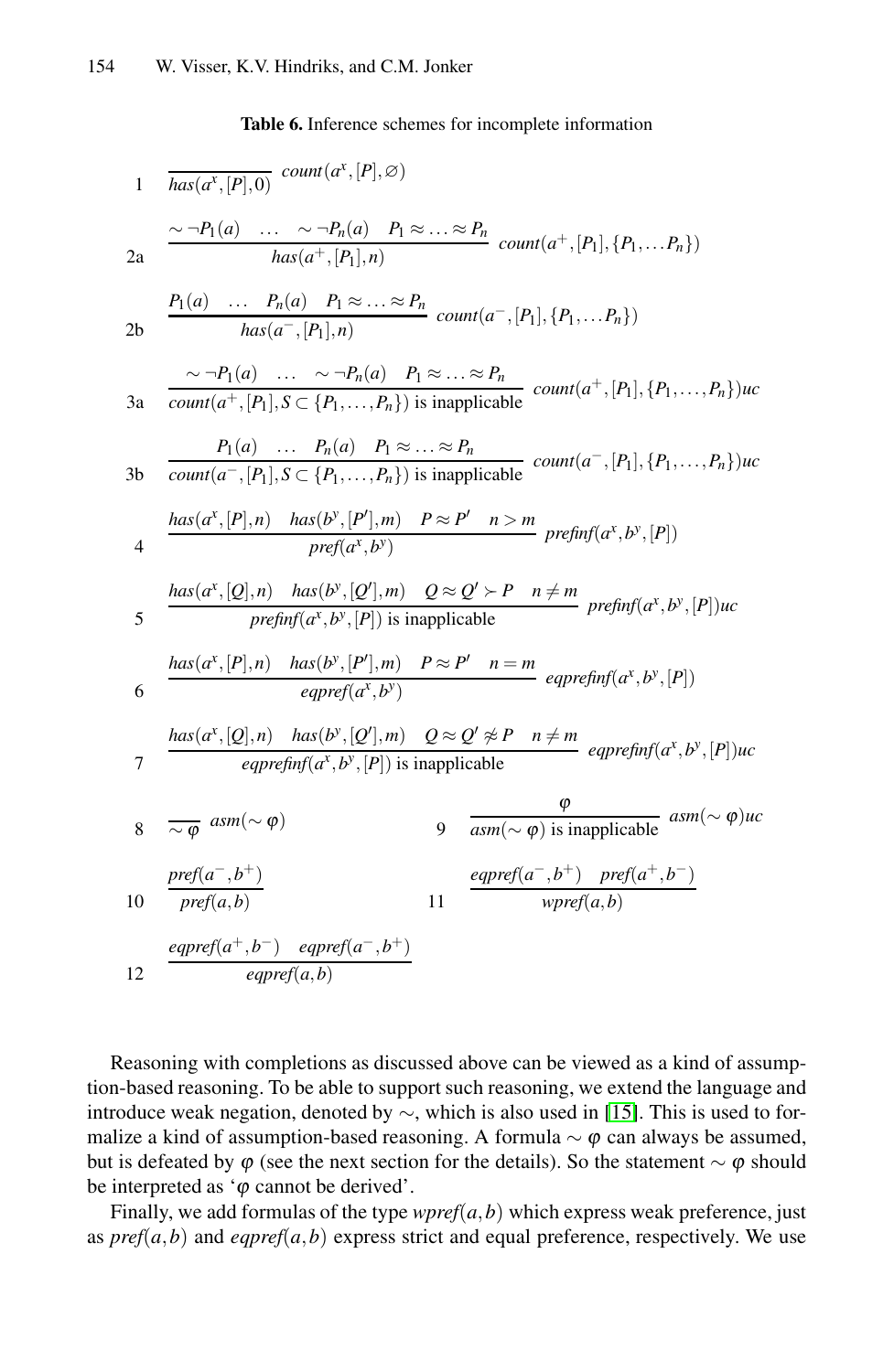

#### **Table 7.** Example arguments

weak preference in the sense that an object *a* is weakly preferred over an object *b* if any completion of *a* is either preferred over or equally preferred as any completion of *b*, but no strict or equal preference can be derived with certainty.

This leads to the following redefinition of the language.

**Definition 7.** (Language) Let  $P$  be a set of attribute names with typical elements  $P$ ,  $Q$ , *and* O *a set of object names with typical elements a,b, and let n be a non-negative integer, and*  $x, y \in \{+, -, \{\}\}\$ *a label for objects (where*  $\{\}$  *means no label). The input* language L*KB and full* language L *are defin[ed](#page-13-0) as follows.*

$$
\varphi \in \mathcal{L}_{KB} ::= P(a) | \neg P(a) | P \succ Q | P \approx Q
$$

 $\psi \in \mathcal{L} ::= \varphi \in \mathcal{L}_{KB} | prefix(a^x, b^y) | eapref(a^x, b^y) | wpref(a^x, b^b) | has(a^x, [P], n) | \sim \psi$ 

### **5.2 Inferences**

The inference rules of the extended framework are listed in Table 6. Two inference rules are added that define the meaning of the weak negation ∼. According to inference rule 8, a formula  $\sim \varphi$  can always be inferred, but such an argument will be defeated by an undercutter built with inference rule 9 if  $\varphi$  is the case.

*P* is supposed to be among the attributes of the least preferred completion of *a* (*a*<sup>−</sup>) only if it is known that *a* has *P*. This is modelled by inference rule 2b in Table 6. For the most preferred completion of *a*, it is only required that it is not known that *a* does not have *P*; if this is not known,  $a^+$  will be assumed to have *P*. This is modeled by using premises of the form  $\sim \neg P(a)$  instead of *P*(*a*). This can be seen in inference rule 2a. Inference rules 4 through 7 remain unchanged, except that completion labels are added.

To infer overall preferences from the preferences over certain completions, three more inference rules are defined. Inference rule 10 states that if (even) *a*<sup>−</sup> is preferred over  $b^+$ , then *a* must be preferred over *b*, as we saw above. When  $a^+$  is preferred over *b*<sup>−</sup>, but *a*<sup>−</sup> is only equally preferred as *b*<sup>+</sup>, this not strong enough to infer a strict preference of *a* over *b*, but we can infer a weak preference of *a* over *b* using inference rule 11. Rule 12 states that in order to infer equal preference between *a* and *b*, both the most preferred completion of *a* and the least preferred completion of *b*, and the least preferred completion of *a* and the most preferred completion of *b* must be equally preferred.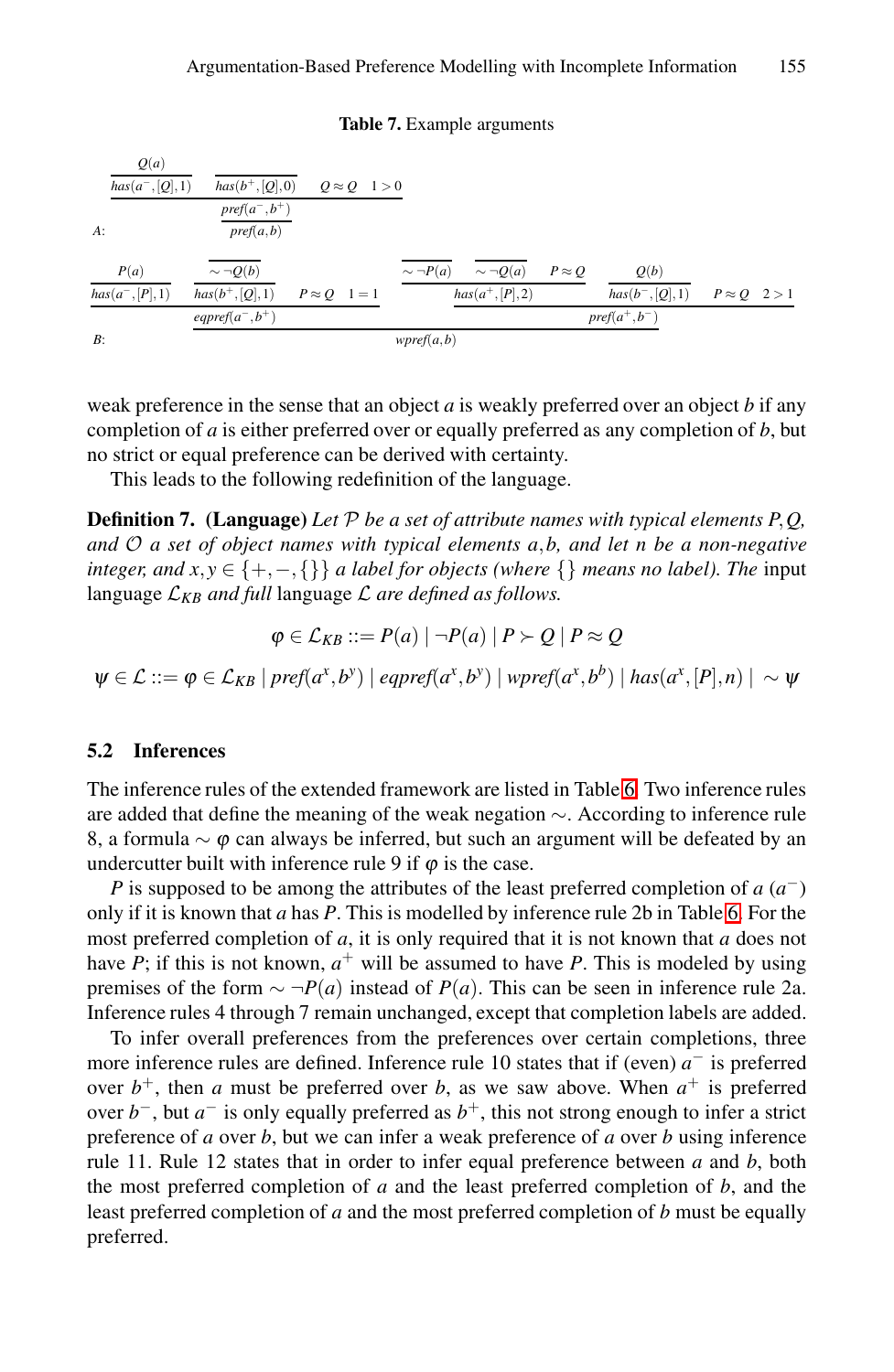<span id="page-15-0"></span>*Example 4.* In the case of Table 5a, argument *A* in Table 7 can be built. Argument *B* shows that a weak preference can be inferred in the situation of Table 5c.

### **6 Conclusion**

In this paper we have made the following contributions. Approaches based on argumentation can be used to model qualitative multi-attribute preferences such as the lexicographic ordering. The advantage of argumentation over other approaches emerges most clearly in the case of incomplete information. Our approach allows to reason about preferences from best- and worst-case perspectives (called completions here), and the consequences for overall preferences.

In o[ur c](#page-16-12)urrent approach it is still often the case that no preference can be inferred. What should we do in such a case? One approach is to ask the user for the missing information. But the user might not have this information, and might not have the time or resources to look it up. In some situations it might be fruitful to relax the notion of safety, which we have used in a very strict sense here; a conclusion is only called safe if it can be drawn in every possible situation. But we might want to draw a conclusion if it follows in the most likely situation. Of course, to model this we need information about the likelihood of situations. This could for example be modelled by a normality ranking [3] or a possibility ranking [9]. Also, although general default assumptions are often not safe, some domain-specific default assumptions may be safe enough. For example, if nothing to the contrary is known, one may safely assume that a house has electricity. Some default assumptions may be conditional, for example, a detached house usually has a garden. One interesting extension therefore is to add such default reasoning and more general reasoning about the beliefs of an agent to the framework. Default rules (e.g. *detached*( $a$ )  $\Rightarrow$  *garden*( $a$ )) can be placed in the knowledge base. Next, an inference rule is needed that applies these rules and can infer *garden*(*a*) from *detached*(*a*) and  $detached(a) \Rightarrow garden(a)$  $detached(a) \Rightarrow garden(a)$  $detached(a) \Rightarrow garden(a)$ . Finally, a strength mechanism is needed, so that factual information always defeats rebutting default assumptions (e.g. if  $\neg garden(a)$  is known for a fact, then this defeats the conclusion *garden*( $a$ ) that was derived using a default rule, but not vice v[ersa](#page-16-13)).

In our future work we would like to distinguish more explicitly between mental attitudes such as beliefs, goals, desires and preferences. This will also allow us to reason about these attitudes, for example that a certain preference we have is based on some specific beliefs. We hope to gain insight from modal preference languages with belief operators such as the one presented in [13]. Other interesting areas for future work include the representation of dependent preferences (e.g. 'I only want a balcony if the house does not have a garden, otherwise I do not care'), and the relation with e.g. CPnets [4] and value-based argumentation [11].

Finally, we believe that the argumentation-based framework for preferences presented here can be usefully applied in the preference elicitation process. It allows the user to extend and refine the system representation of his preferences gradually and as the user sees fit. To facilitate this elicitation process more research is needed on how our framework can support a user e.g. by indicating which information is still missing.